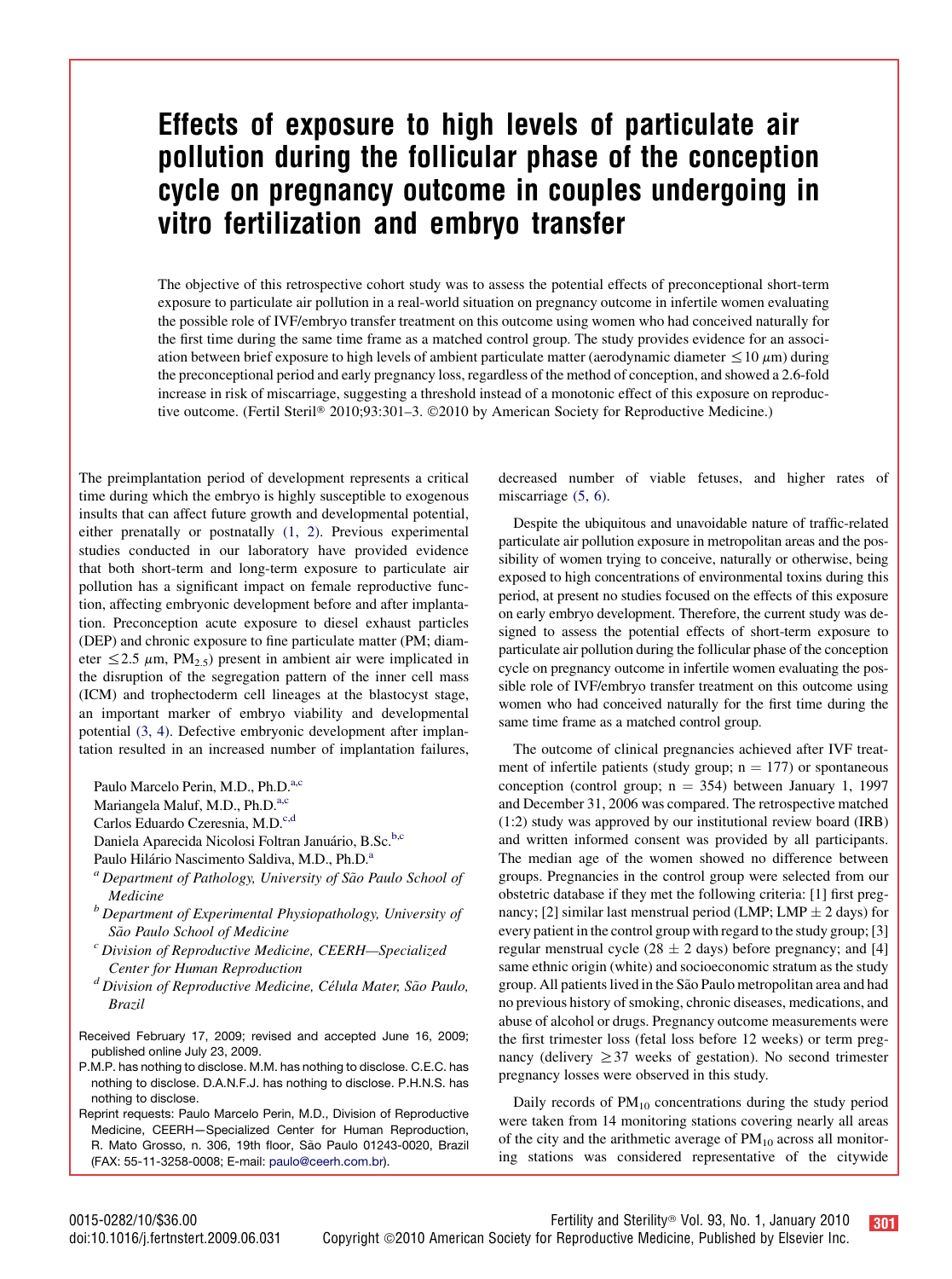Pregnancy outcome by particulate matter  $(PM_{10})$  exposure during the follicular phase after natural or IVF conception.

|                                                   |                             | <b>Exposure</b>  |      |              |      |
|---------------------------------------------------|-----------------------------|------------------|------|--------------|------|
|                                                   |                             | $Q_{1-3}$ period |      | $Q_4$ period |      |
| Conception                                        | <b>Pregnancy outcome</b>    | No.              | %    | No.          | $\%$ |
| <b>Natural</b>                                    |                             |                  |      |              |      |
|                                                   | <b>First trimester loss</b> | 34               | 13.7 | 32           | 30.2 |
|                                                   | Term pregnancy              | 214              | 86.3 | 74           | 69.8 |
| <b>IVF</b>                                        |                             |                  |      |              |      |
|                                                   | First trimester loss        | 18               | 14.5 | 15           | 28.3 |
|                                                   | Term pregnancy              | 106              | 85.5 | 38           | 71.7 |
| $\gamma^2$ = 16.75; P = .000; odds ratio = 2.582. |                             |                  |      |              |      |
| Perin. Correspondence. Fertil Steril 2010.        |                             |                  |      |              |      |

exposure status. The short-term  $PM_{10}$  average concentration for the 14 days postdating each patient's LMP was determined as the average follicular phase exposure for both the study and control groups to represent the exposure of interest. The  $PM_{10}$  was categorized into quartiles ( $Q_1$ :  $\leq$  30.48  $\mu$ g/m<sup>3</sup>,  $Q_2$ : 30.49–42.00  $\mu$ g/  $\text{m}^3$ , Q<sub>3</sub>: 42.01–56.72  $\mu\text{g/m}^3$ , and Q<sub>4</sub>: >56.72  $\mu\text{g/m}^3$ ) and exposure risk was divided into two periods according to the months of the year in which average concentrations and confidence intervals (CI) for PM<sub>10</sub> were in the upper quartile (Q<sub>4</sub> period) or not (Q<sub>1</sub>– Q3 period) and exceeded health-based national air quality standard of 50  $\mu$ g/m<sup>3</sup> annual mean [\(7\).](#page-2-0) The  $Q_4$  period coincided with the winter months (June through August) in Brazil.

Multivariate logistic regression was used to evaluate the effect of follicular phase  $PM_{10}$  exposure period and age on pregnancy outcome. The risk of early pregnancy loss in the study and control populations was compared using the Mantel-Haenszel method. The effect of follicular phase  $PM_{10}$  exposure either as a continuous or a categorical variable was expressed as an odds ratio (OR) with 95% CI and associated  $P$  values. The data were analyzed using the Statistics Package for Social Sciences version 13.0 (SPSS Inc., Chicago, IL).

No significant modification in the risk of early pregnancy loss according to baseline exposure (first  $PM_{10}$  quartile) was seen for each interquartile range increase up to the third quartile. However, follicular phase exposure to  $PM_{10}$  average level observed in the last quartile significantly increased the OR (Wald Z-value  $=$  5.53; P=.019; OR: 2.90) for early pregnancy loss in the expectant population. For the logistic regression model, the risk of early pregnancy loss increased 3% per unit increase in follicular phase  $PM_{10}$  (Wald Zvalue  $=$  17.97; P $=$ .000; OR: 1.03). Based on this observation and the a priori assumption that early pregnancy loss risk could be increased during the winter months, the  $Q_1-Q_3$  periods were collapsed into a single group  $(Q_1-Q_3 \text{ period})$ . The early pregnancy loss and live birth rates for both study and control patients are shown in Table 1. The OR obtained was 2.58 (95% CI: 1.63–4.07;  $\chi^2$  = 16.75;  $P = .000$ ), showing that for women exposed to the  $Q_4$  period during the follicular phase of their conception cycle, the risk of early pregnancy loss was increased 2.6-fold, regardless of the method of conception. Odds ratios were 2.72 (95% CI: 1.51–4.89) and 2.32 (95% CI: 1.00–5.43) for control and study patients, respectively, and no heterogeneity was observed across groups.

In the current study we found that early pregnancy loss rates among patients that conceived either spontaneously or after IVF/ embryo transfer treatment and were exposed to  $Q_1-Q_3$  periods during the follicular phase of their conception cycle were similar (13.7% and 14.5%, respectively) and in accordance with the rates of reported miscarriage (12%–15%) that occur in the general population [\(8\).](#page-2-0) Conversely, the risk of early pregnancy loss in women exposed to high levels of ambient  $PM_{10}$  ( $Q_4$  period) during the preconceptional period was 2.6-fold higher than expected in the group of women exposed to lower levels of ambient  $PM_{10}$  (Q<sub>1</sub>–Q<sub>3</sub> periods) independently of the mode of conception (by IVF/embryo transfer, 2.32; by spontaneous conception, 2.72). In the group of patients exposed to high levels of ambient  $PM_{10}$  ( $Q_4$  period) during the preconceptional period, similar rates of spontaneous miscarriage observed in patients who achieved pregnancy spontaneously or through IVF/embryo transfer (30.2% and 28.3%, respectively) led us to conclude that infertile women were not more susceptible than fertile women to the effects of the exposure on pregnancy outcome. The results of this study bring into the clinical arena what previous experimental observations involving mice showed—a significant decrease in the number of viable mouse fetuses and an increase in the number of implantation failures in animals chronically exposed to air pollution [\(5\)](#page-2-0). The observation of a threshold instead of a monotonic effect of ambient  $PM_{10}$  exposure on reproductive outcome may suggest that female gametes, due to a functional compartmentalization, are more protected and less susceptible to direct effects of  $PM_{10}$  than the cardiorespiratory system.

The disruption of the normal segregation pattern of the first twocell lineages at the blastocyst stage, as well as the loss of ICM morphological integrity, have been documented in an experimental model used by our group for the evaluation of the effects of short-term exposure to DEP on fertilization and embryo development in vitro [\(4\).](#page-2-0) The size of first two-cell lineages, as well as their ratio, influence future growth, viability, and implantation potential of the blastocyst [\(1, 9, 10\).](#page-2-0) Based on our experimental data and on these findings we hypothesize that the lineage specification defect and the loss of ICM integrity may suggest one of the possible